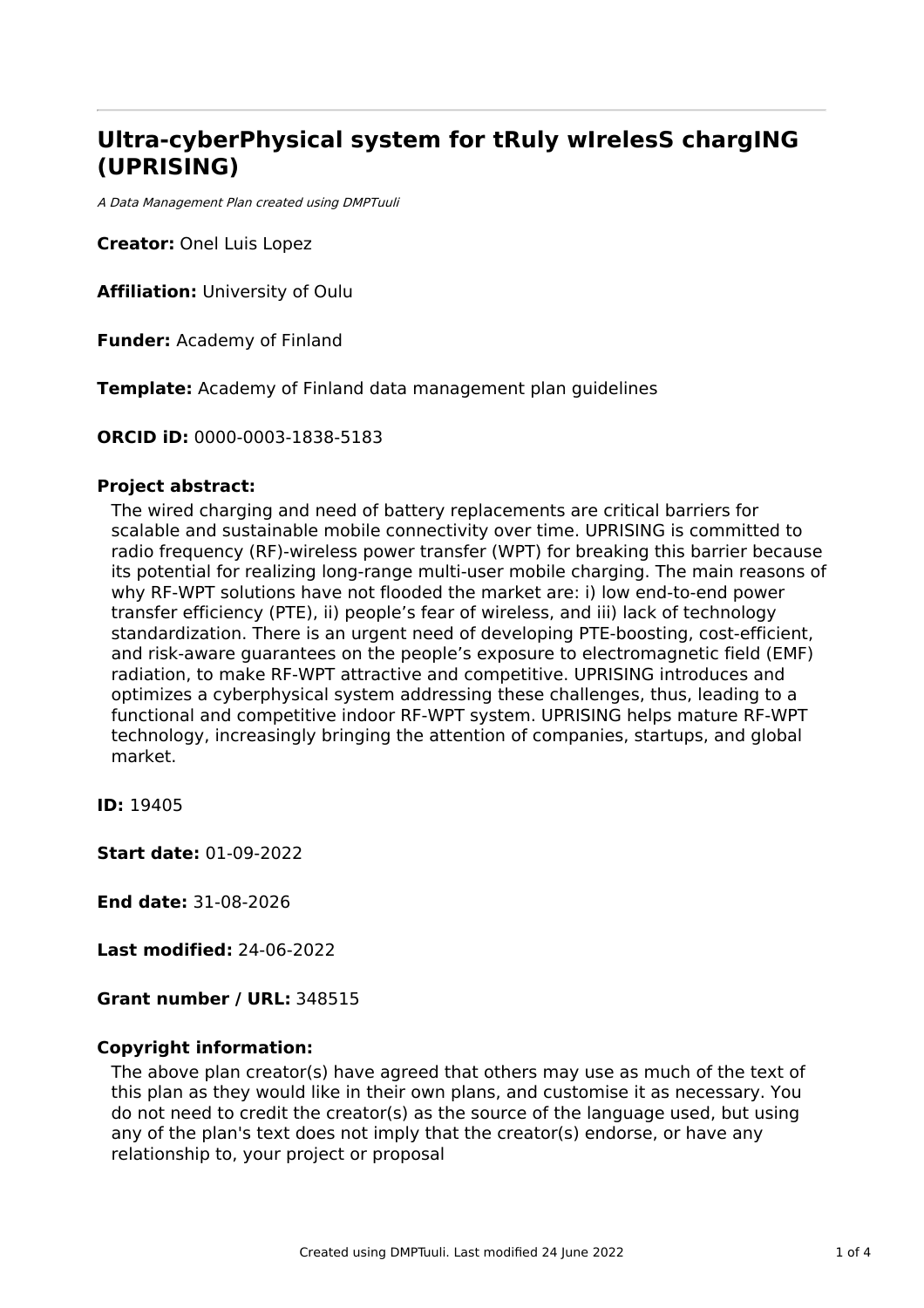# **Ultra-cyberPhysical system for tRuly wIrelesS chargING (UPRISING)**

# **1. General description of data**

#### 1.1 What kinds of data is your research based on? What data will be collected, produced or reused? What **file formats will the data be in? Additionally, give a rough estimate of the size of the data produced/collected.**

UPRISING uses openly available datasets, e.g., datasheets of rectenna circuits, sensors, energy transmitters, metasurfaces from state-of-the-art research/products, and synthetic data (simulated or model-based data), e.g., for energy consumption profiles of the energy harvesting devices, channels' impairments, and service tasks/requirements. The data produced by the project can be classified as i) programming codes and ii) data results from computer simulations and statistical analysis.

Computer-based simulation and analysis will be carried out on Matlab, Mathematica, Python, and potentially other machine-learning programming environments. The codes will be stored in text files (.m, .txt, and/or .csv). Meanwhile, the data results from computer simulations and analysis will be stored in .mat, .m, .csv, and .npy formats. The size of the data to be produced/collected is in the order of a few hundreds of GBytes altogether.

#### **1.2 How will the consistency and quality of data be controlled?**

Risks of losing or accidentally changing the data are minimized by storing it in several repositories and storage units in parallel. The data is periodically updated in these repositories at a different pace, such that they work as a backup in case of corrupted or accidentally changed data.

Processed data files are reviewed by a senior researcher of the project (e.g., post-doctoral researcher and/or PI) before release and backup. Feedback on quality and/or additional requests from the open community will be considered, and data may be updated. Codes will be updated via a version control repository.

# **2. Ethical and legal compliance**

#### **2.1 What legal issues are related to your data management? (For example, GDPR and other legislation affecting data processing.)**

In the project, there is no personal data (i.e. data on 'identified or identifiable person') or private data from companies. Produced data can be made freely open in general. The only exception is related to intellectual property rights (IPRs). In the case of IPRs, only the corresponding public description will be available on the PI website, and other projectrelated reports. Notice that the public description of an IPR is usually used by the management office (in this case, the UOULU Innovation Center) for finding potential licensors/collaborators using emails and/or web pages. The management of data is ruled by a legal framework at both the European and national levels.

#### **2.2 How will you manage the rights of the data you use, produce and share?**

The research project will not use any data which is covered by the Copyright, Designs and Patents, or any other similar legislation. Every research partner will sign a contract agreeing that data arising from research projects will be made openly available where possible. Data will be open (with the only exception of IPRs, see related matters in the next paragraph) and will be licensed with CC BY 4.0 using Qvain (qvain.fairdata.fi). Information on licenses will be included in the metadata.

The intellectual property of the data relevant to IPRs will remain with the researchers but be handed to UOULU. Note that UOULU has a tech transfer office, the Innovation Center, which supports researchers with the exploitation and protection of research results. This institution ensures the IPR management is properly carried out. It is responsible for effective planning and realization of exploitation measures before, during, and after research work. Inventions, software, and databases are handled systematically by using Greip® IP Management software. With it, invention disclosures are made electronically and the UPRISING participants can be easily and safely informed about inventions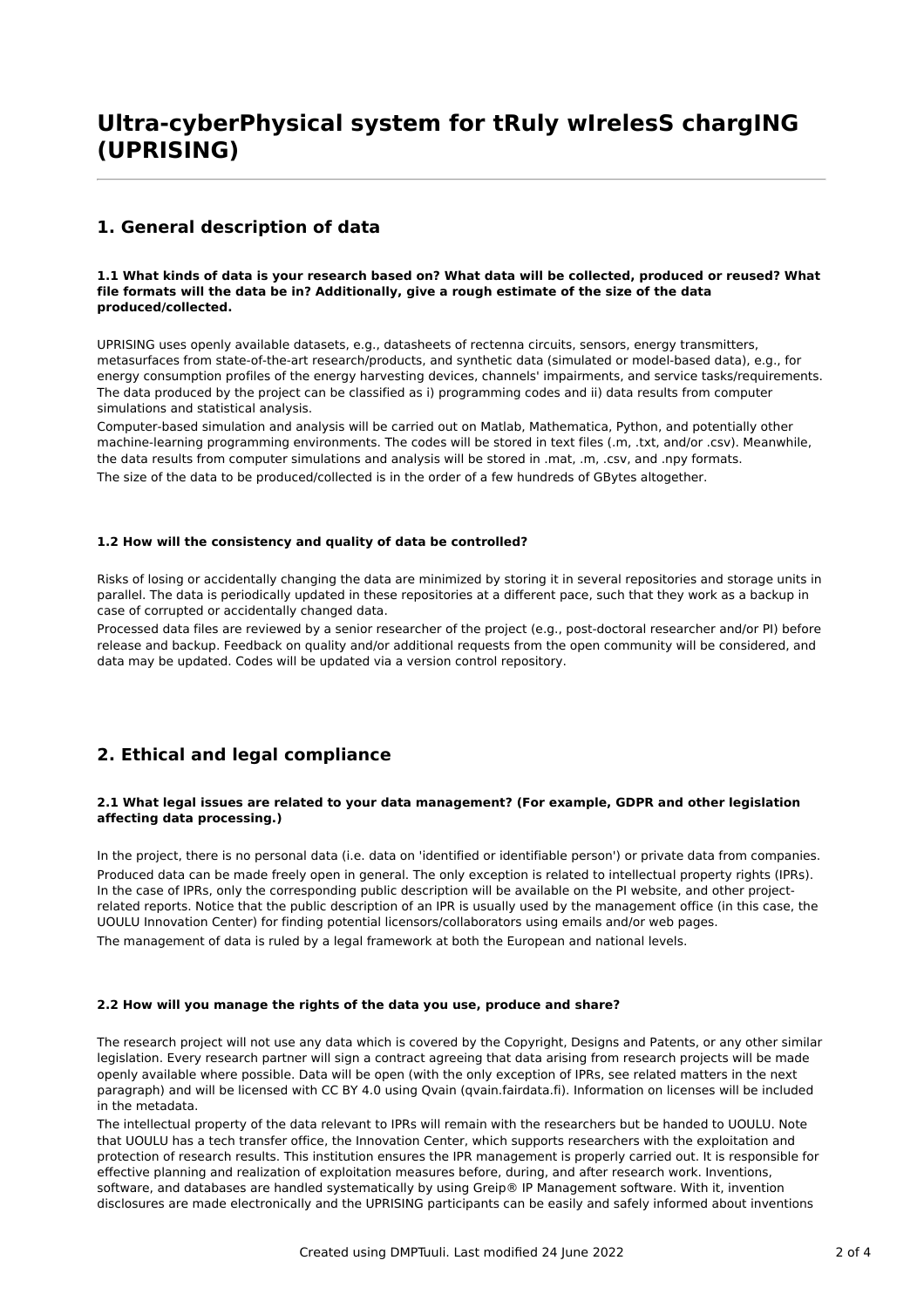or computer software made in the project.

### **3. Documentation and metadata**

#### 3. How will you document your data in order to make the data findable, accessible, interoperable and re**usable for you and others? What kind of metadata standards, README files or other documentation will you use to help others to understand and use your data?**

Data will be openly available and cited in publications and data repositories, and will be accompanied by supplementary information. After the publication, the data will be available for download from online sharing repositories for the broad research community.

Codes, results, and other data will be accompanied by a description of the parameters and experimental conditions. Such documentation ensures proper data use by careful explanation of all the important parameters, conditions, and variables. Researchers in the project will take care of providing the required meta-data.

In case of codes and data results, a corresponding well-structured and understandable README file will be provided. This, accompanied by specific descriptions within the codes, and explanations in reports and publications, will make the data reusable. Keywords and proper titles will be used to ensure data is findable. We aim to ensure the interoperability aspect of FAIR data. That is data that is readable both by humans and machines.

# **4. Storage and backup during the research project**

#### **4.1 Where will your data be stored, and how will the data be backed up?**

The code files and data results from computer simulations and analysis will be uploaded to the ITEE's computer servers and the GitHub (https://github.com/) repository. Codes will be updated via a version control repository. Back-ups will be made periodically, and the periodicity depends on the specific renewal rate of the data type. The experts (which include the project post-doctoral researcher and PI, and ICT services staff) are committed to careful monitoring of data quality and system integrity, upgrade and validation measures, and disaster preparedness as required by good practice.

#### **4.2 Who will be responsible for controlling access to your data, and how will secured access be controlled?**

During data analysis and ideation, the data is exchanged internally using the UOULU intranet, via a Sharepoint specifically created for this end. Users' access rights are managed by the IT staff of the university. Later on, the data can be made accessible in the GitHub repository (together with the corresponding metadata, also available via Qvain). The PI is responsible for uploading and making the data accessible. In the case of IPRs, the PI and UPRISING researchers first, and then the UOULU's innovation center, are responsible for securely handling the corresponding data/info.

# **5. Opening, publishing and archiving the data after the research project**

#### 5.1 What part of the data can be made openly available or published? Where and when will the data, or **its metadata, be made available?**

All data which is not defined as confidential (as in the case of IPRs) will be openly available after proper processing (including meta-data) in the corresponding repositories (mainly Github) and Qvain.

In the case of IPRs, only their corresponding public descriptions (and accompanying metadata) will be available on the PI's and project's web pages. This can be executed immediately after submission.